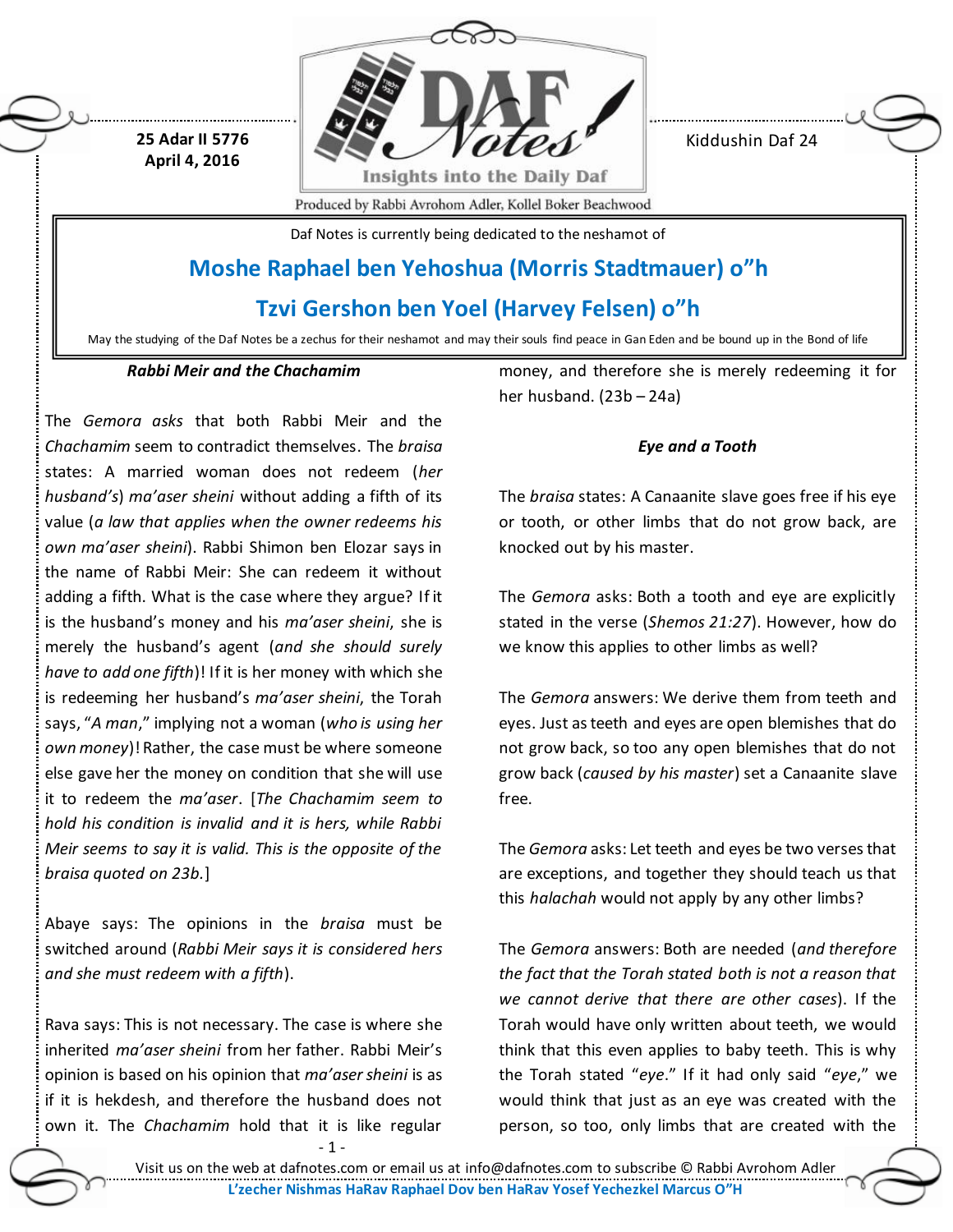

person can set him free. This is why it was necessary for the Torah to say "*tooth*."

The *Gemora* asks: Why don't we say, "*When he will hit*," is general (*implying any limb*), "*a tooth or an eye*," is specific, and therefore apply the dictum that the Torah must be telling us that the rule must be based exclusively on an eye and tooth. Only they cause him to go free, nothing else!

The *Gemora* answers: The verse states, "*He will be sent free*," which is again a general statement. This tells us that the rule should not be only what is specifically stated, but rather things that are similar to an eye and tooth. Just as teeth and eyes are open blemishes that do not grow back, so too any open blemishes that do not grow back (*caused by his master*) set a Canaanite slave free.

The *Gemora* asks: We should also derive that what is cut off must be something that stops working completely and does not heal. Why, then, does the *braisa* state: If he ripped at his beard and thereby dislocated his bone, he goes free!? [*Is there anything obvious there?*]

The *Gemora* answers: In fact, "*He will be sent free*," is an inclusive statement, including every case.

The *Gemora* asks: If so, if he hit his slave's hand and it became withered temporarily, he should also be set free! Why, then, does the *braisa* state that in such a case he is not set free?

The *Gemora* answers: If that would be the case, the Torah would never have given the specific case of teeth and eyes (*it must be that there are some parameters*).  $(24a - 24b)$ 

 $-2 -$ 

#### *Going Free*

The *braisa* states: In all cases where a slave has a limb cut off, he goes free, but he still requires a document of freedom. These are the words of Rabbi Shimon. Rabbi Meir says: The document is unnecessary. Rabbi Elozar says: It is necessary. Rabbi Tarfon says: It is unnecessary. Rabbi Akiva says: It is necessary. Those who compromised before the sages said: Rabbi Tarfon seems correct regarding a tooth and an eye, as the Torah gave him his freedom. Rabbi Akiva seems correct regarding other limbs, as this was a Rabbinic penalty.

The *Gemora* asks: Was this a Rabbinic penalty? It was derived from a verse!

The *Gemora* answers: Rather, he means that because it was derived by the Rabbis, he requires a document of freedom.

The *Gemora* asks: What is Rabbi Shimon's reasoning?

The *Gemora* answers: He derives a *gezeirah shavah* of "*shiluach-shiluach*" from a (*divorced*) woman. Just as a woman is divorced with a document, so too, a slave requires a document to set him free.

The *Gemora* asks: How does Rabbi Meir respond to this?

The *Gemora* answers: If the word "*free*" would have been said at the end of the verse, he would agree. However, being that it was said at the beginning, the implication is that he is free even before being given a document.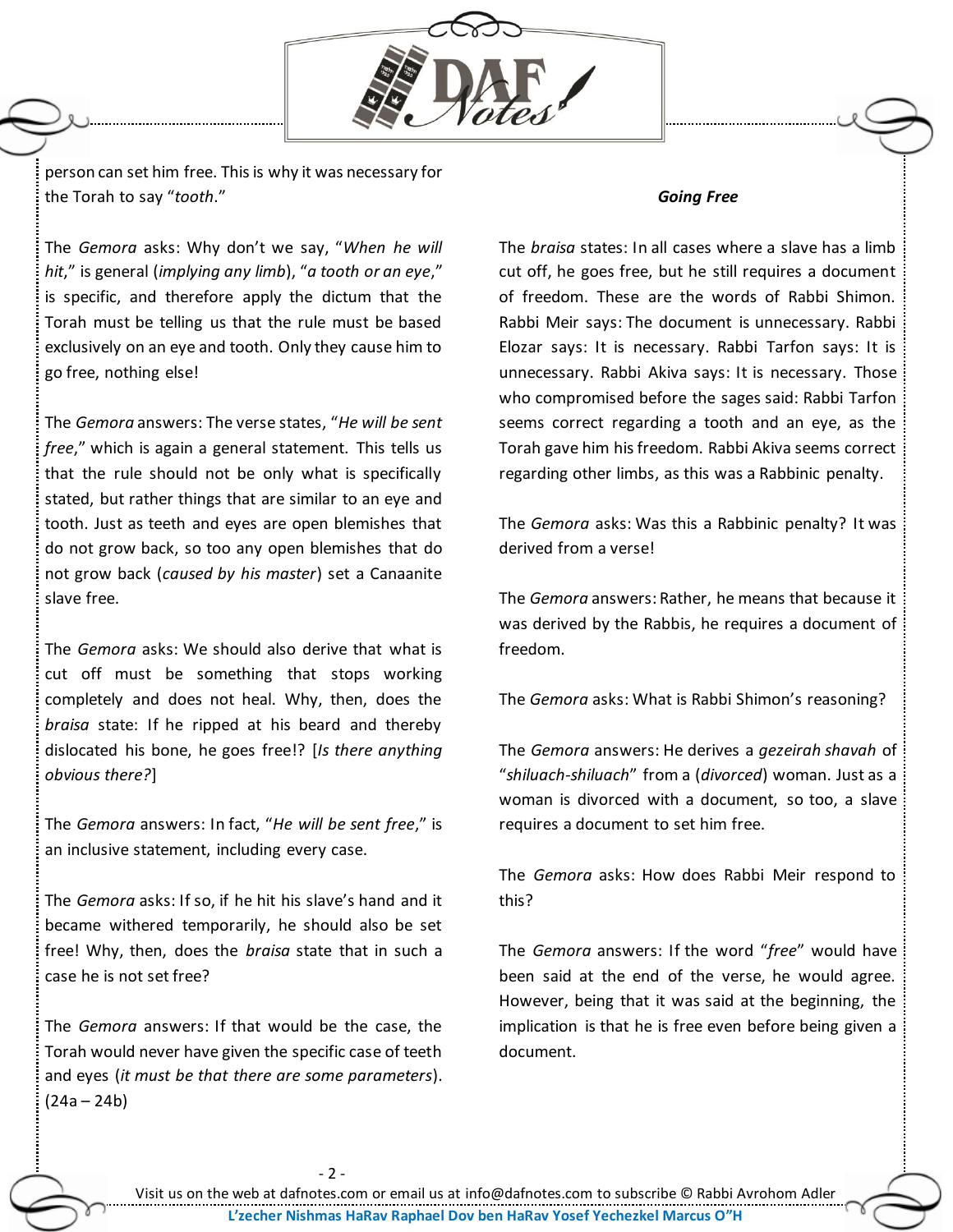

The *braisa* states: If they hit him on his eye and blinded it or on his ear and made him deaf, he goes free. If he hit something else (*i.e. a wall*) opposite his eye or ear and this caused him not to see or hear, he does not go free.

Rav Shemen said to Rav Ashi: This implies that a (*damage inflicted by*) noise is nothing. Didn't Rami bar Yechezkel teach: If a rooster put its head inside a glass vessel and made a loud noise that broke it, the owner has to pay for the full value of the damages? Additionally, Rav Yosef said that it was said in the house of Rav: If a horse neighed or a donkey brayed and this caused vessels to break, the owner must pay half of the damages.

He answered: A person who is damaged is different, as being that he has knowledge, he allows himself to be damaged. This is as the *braisa* states: If someone scares his friend, he is exempt from being forced to pay by man, and obligated to pay by Heaven. What is the case? If he blew opposite his ear causing him to go deaf, he is exempt. If he holds onto him and blows into his ear, he is obligated to pay for the damages (*for then, it is regarded as a direct damage*).

The *braisa* states: If he hit the slave on his eye and it became weak, or on his tooth and it became loose, if he can still use it (*in his service*) the slave does not go free. If not, he goes free. Another *braisa* states: If his eye was weak and the hit caused him to go blind, or if his tooth was loose and the hit knocked it out, if he was able to previously use it, the slave goes free. If not, he does not go free.

The *Gemora* explains that both *braisos* are necessary. If it would only say the former *braisa*, one would think that this is because he previously had good vision and now has weaker vision. However, when he originally had weaker vision, perhaps he would never go free. If it would only say the latter case, one would think that in this case he goes free because he totally blinded him. However, if he did not entirely blind him, he does not go free. This is why the former case is necessary.

The *braisa* states: If his master was a doctor and the slave asked him to heal his eye and he ended up blinding him, or to heal his tooth and he ended up taking out the tooth, he has played a trick on his master and goes free. Rabban Shimon ben Gamliel says: The verse says, "*And he will destroy it*," implying that it has to be done with intent to destroy (*not heal*).

The *Gemora* asks: What do the *Chachamim* do with the verse, "*And he will destroy it*"?

The *Gemora* answers: They require it for the following *braisa*. The *braisa* quotes Rabbi Eliezer as stating: If someone stuck his hand inside his maidservant and blinded the fetus inside her, he does not go free. This is as the verse states, "And he will destroy it," until he intends to destroy. *[He understands that the intent has to be to deal with the eye or limb that was cut off, not if he just reached blindly and ended up cutting off a limb.*]

The *Gemora* asks: How does Rabban Gamliel derive this is true?

The *Gemora* answers: He derives this from the fact that the verse could have merely said, "*and he will destroy*." The added "*it*," teaches this lesson. The *Chachamim* do not derive that this added it is significant in this fashion.

Rav Sheishes says: If his eye was blind and his master took it out, he goes free. Why? He is now missing a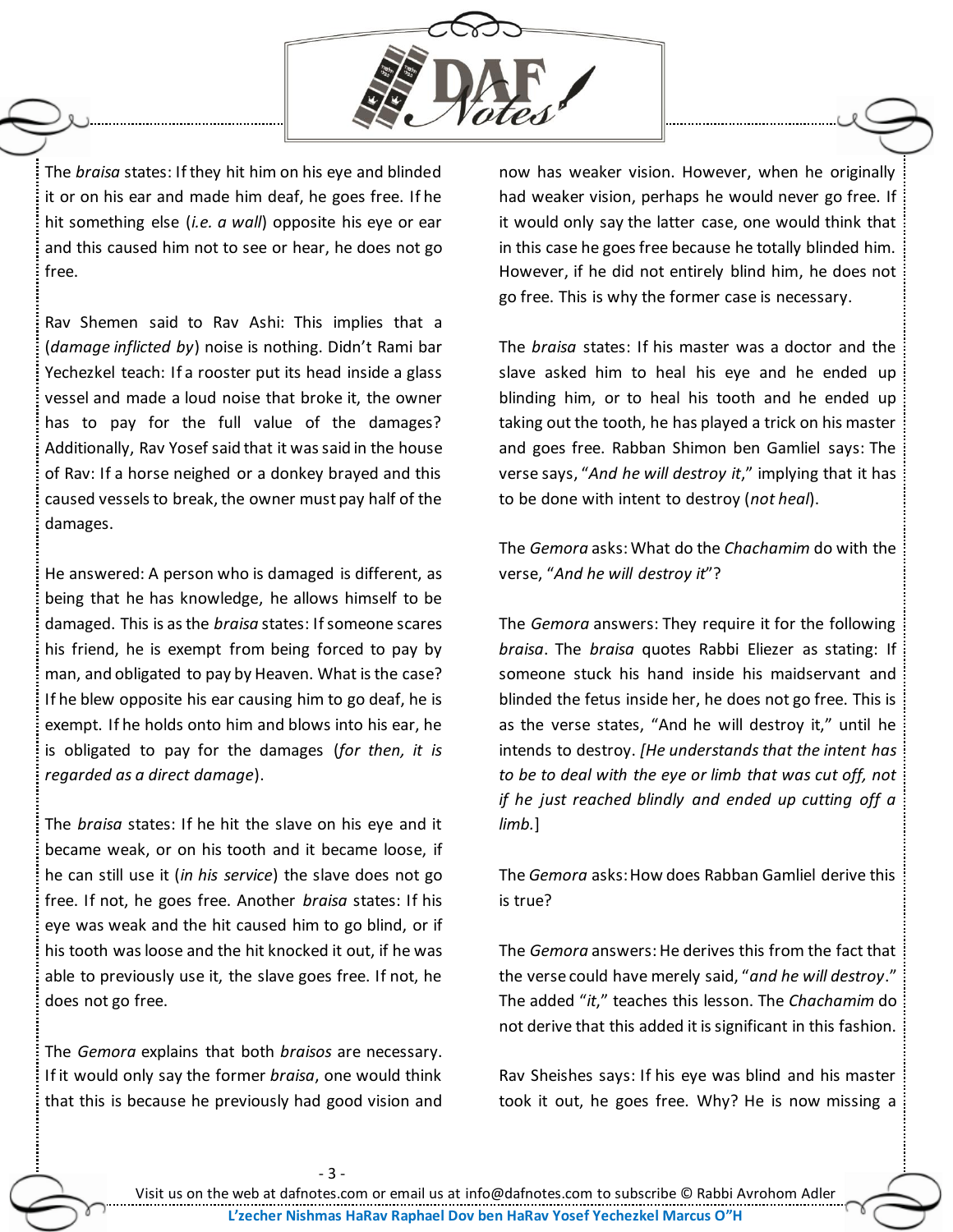

limb. The *braisa* states: We find that an animal, to qualify to be brought as a *korban*, must not have a blemish and (*sometimes*) must be male, but we do not find these qualifications regarding birds. One might think that even if a bird's wing dried up (*and fell off*), its foot was cut off, or its eye was put out that it can be brought. The verse therefore states, "*From the bird*," but not if the bird is totally missing (*a limb*). (24b)

### **INSIGHTS TO THE DAF**

# Putting Tefillin on a Paralyzed Arm

If a man hits his non-Jewish slave mutilating one of his limbs, the eved goes free. Our Daf teaches us that if the arm shriveled up after his adon hit him, it is considered as if severed from his body and he also goes free. This is only when the damage is irreversible, but if medical treatment can cure the eved he remains in slavery.

Accordingly, Achronim write (Chessed LeAvraham §51) that if a person's left arm dried up and has been diagnosed as incurable, the arm is as if severed from his body. He certainly cannot put tefillin on that arm, but poskim disagree whether that person should not put on tefillin at all, or perhaps he should put it on his right arm without reciting a beracha (Mishnah Brurah 27:6). However, the Avnei Nezer writes (Responsa Avnei Nezer Orach Chaim I §1) that even if the arm has incurably dried up, it should be well checked whether it has totally dried up until considered detached from the body. How can we test that? We should prick the dried arm. No blood emitting from the wound shows the arm is totally dried up, and the halacha is in such an instance that he should not put tefillin on it. However, if the wound bleeds, the arm is not considered as detached from the body and he should put tefillin on it

(see ibid., where the Avnei Nezer proves this from the Rashba in our sugya).

The difference between a paralyzed arm and a driedup arm: Rav Moshe Feinstein zt'l (Igros Moshe, Orach Chaim I §8) rules that a fundamental difference exists between a dried-up arm and a paralyzed arm. When an arm has dried up, the arm itself is sick and has no life. This is obvious from the fact that the arm doesn't bleed even after pricking it. A paralyzed arm is different. The arm is paralyzed because his brain and nerve system cannot properly transmit messages to his muscles to move it. The arm itself is not deficient and is alive, and therefore he should put tefillin on it. R. Moshe zt'l adds that he remembers that when his father zt'l was paralyzed in the last seven months of his life he put tefillin on his left paralyzed arm.

## **DAILY MASHAL**

# *Afflictions Purge a Person's Sins*

The *Gemora* states that if a master knocks out the tooth of his slave, or if he blinds his eye, he must release the slave.

It is noteworthy that Rabbi Yochanan in the *Gemora* in Brochos (5a) derives from here that a person is considered fortunate if Hashem inflicts him. It is taught through a *kal vachomer* as follows: If the loss of a tooth or an eye, which is only one of the limbs in a person's body, nevertheless, a slave gains his freedom because of it, then afflictions, which cleanse the person's entire body, should certainly free a person from sin because of them!

Rish Lakish derives this same lesson from a different source. He says: The word *covenant* is written with respect to salt and the word *covenant* is written with